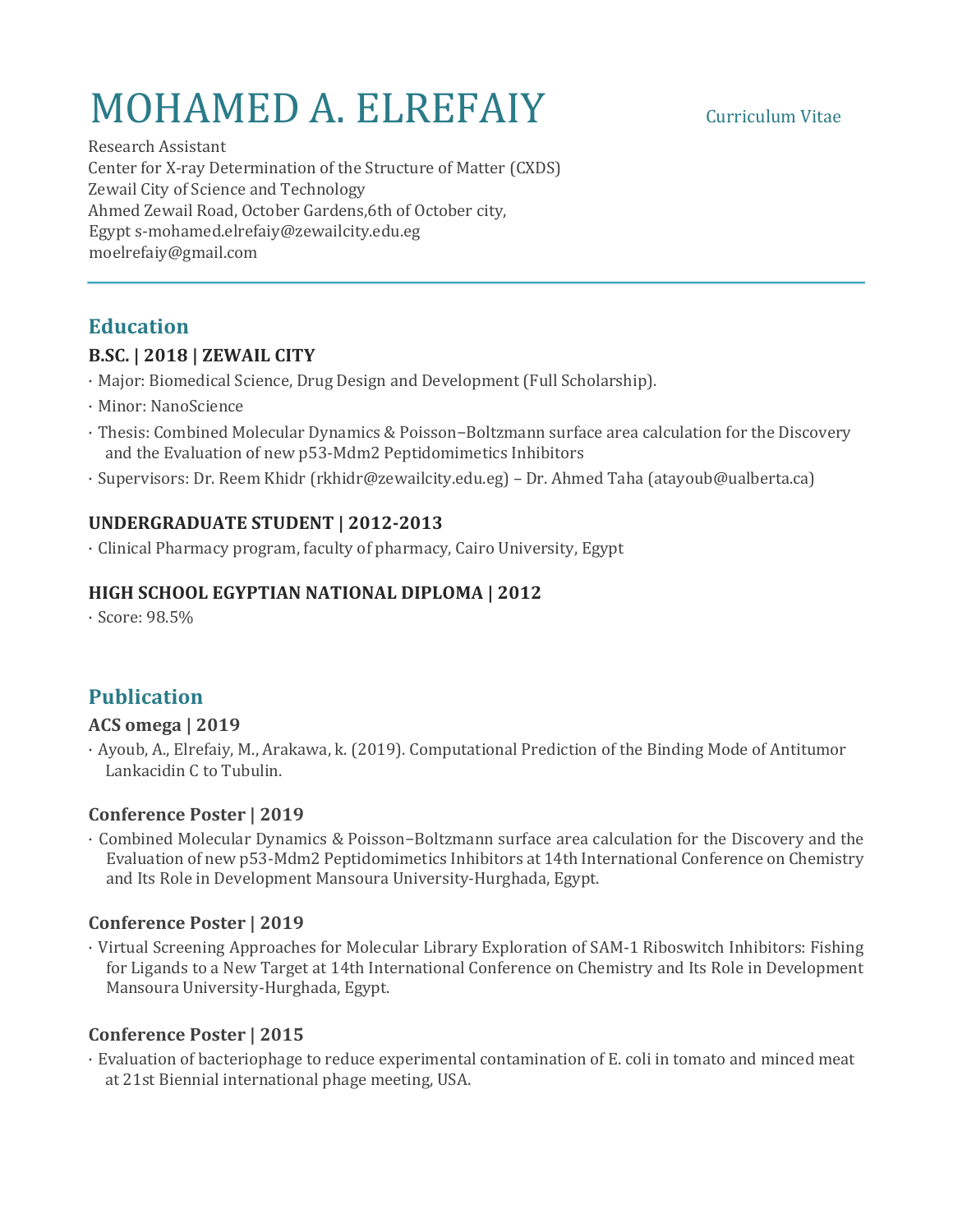# **Work Experience**

# **RESEARCH ASSISTANT | AUGUST 2018- JUNE 2019**

• Center for X-ray Determination of the Structure of Matter (CXDS), Zewail City, Egypt (3days/week)

### **RESEARCH ASSISTANT | AUGUST 2018-PRESENT**

• Center of Drug Design, Zewail City, Egypt. (2day/week)

# **Teaching Experience**

### **VOLUNTEERING TEACHING ASSISTANT | SPRING SEMESTER 2017**

· Cancer biology course, Zewail city, Egypt 

#### **VOLUNTEER LAB TEACHING ASSISTANT | FALL SEMESTER 2016**

• Microbiology course, Zewail city, Egypt

# **Training Experience**

#### · Research Assistant **| OCTOBER 2018 – NOVEMBER 2018**

Kenji Arakawa's Lab (karakawa@hiroshima-u.ac.jp), Hiroshima University, Japan

· Trainee **| MARCH 2018-MAY2018**

Advanced clinical & Experimental Immunology Department, 57357, Cairo, Egypt. ·

#### Trainee **| SEPTEMBER 2017**

 European Egyptian Pharmaceuticals, Alexandria, Egypt 

#### · Trainee **| AUGUST 2017-SEPTEMBER 2017**

Multi-Apex Pharmaceutical company, Badr City, Egypt

#### · Trainee **| SEPTEMBER 2016**

Al Andolos Pharmaceutical company, 6th October, Giza, Egypt

#### · Trainee **| JUNE 2016-AUGUST 2016**

CAAD (Center of Aging and Associated Diseases), Zewail City of Science and Technology, Egypt.

· Research Assistant **| 2013-2015**

Microbiology lab, Zewail City, Egypt

# **Computational & Wet Lab Research Skills**

- Molecular dynamics [ Gromacs package/ Ambertools]
- AmberTools [ antechamber tleap sander]
- Rigid docking, Pharmacophore, QSAR, and Homology modeling using MOE package
- Flexible Docking using Schrodinger software
- Bash language
- Programming language [ Matlab (good) / python (beginner)]
- Bioinformatics basics [ global alignment / Databases (NCBI UniProt –EMBL-EBI) / Gene Annotation] Stander Microbiological Practices • Molecular Biology Techniques: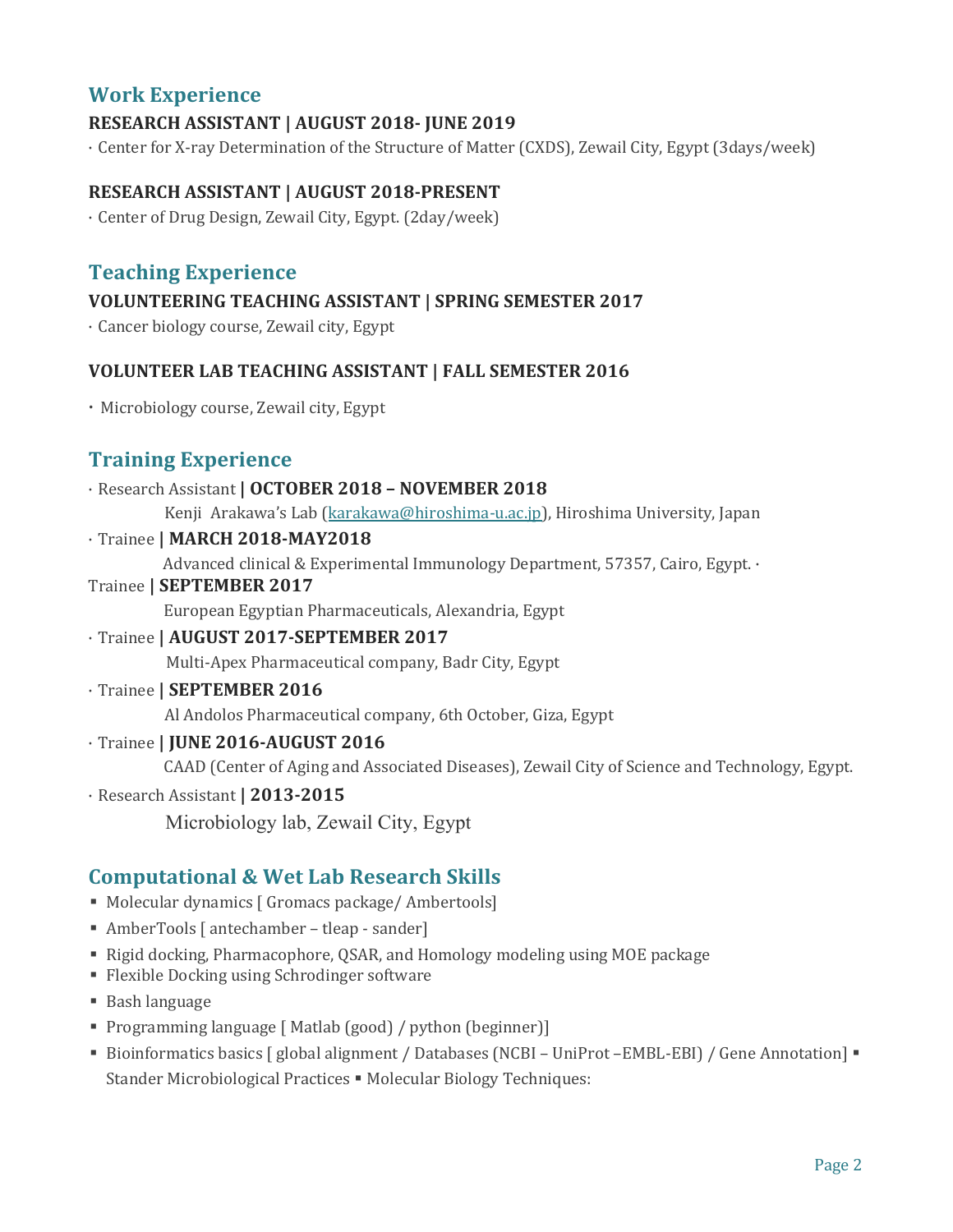o Cell Culture o Protein Expression  $\circ$ Gel Electrophoresis o Western Blotting o PCR 

■ Large-scale fermentation ■ HNMR/Mass spectrometry

# **Research Experience**

# **Center for X-ray Determination of the Structure of Matter (CXDS), Zewail City, Egypt**

 $\cdot$  August 2018 – June 2019

· Role: Research Assistant, Advisor: Fareed Aboul-Ela

In this research, we are seeking for discovering a new fluorophore moiety for developing low-cost SAM binding Assay, as there is no valid assay until this moment. The first step is to use various computational methods to discover and evaluate the best fluorophore moiety before going to the wet lab.

# · **Center of Drug Design and Development, Zewail City, Egypt**

- · August 2018 present
- · Research Assistant, **Advisor:** Reem Khidr

Myeloid-Derived Suppressor Cells is considered one of the potential targets for cancer treatment due to their heterogeneous nature. They consist of different myeloid lineages that have different cell morphology, stage of differentiation and maturation, so we are focusing to discover and evaluate the most protein -DNA interactions in these cells. In addition, we want to find a small molecule inhibitor for targeting these cells. The current stage now is to find and validate the target using different molecular techniques with the help of Molecular modeling techniques.

# · **Joint Egyptian-Japanese Scientific Collaboration Grant, Egypt**

 $\cdot$  July 2018 - present

· Research Assistant, The Multimateury Advisor: Asso. Prof. Ahmed Taha / Asso. Prof. Kenji Arakawa

My role is to use molecular modeling techniques, like virtual screening, ensemble docking, molecular dynamics, and MM/PBSA calculation, to modify a certain natural product that has an antitumor effect to enhance its affinity to tubulin protein. In addition, identifying the synthetic scheme for these modifications and trying them in the lab.

# · **University of Science and Technology, Zewail City, Egypt**

 $\cdot$  September 2017 - June 2018

• Graduation project, The Multisor: Prof. Reem Khidr / Associated prof. Ahmed Taha My main research was focused on using computer simulation to design novel peptidomimetics inhibitors for the protein-protein interaction between p53 and mdm2 to enable reactivation of p53 to induce apoptosis in cancer cells. toward this goal I have accomplished the following:

- Discovering new peptidomimetics hit with expected IC50 greater than 4nM.
- Validate the binding site of p53 with the mdm2 protein.
- Virtual screening and docking of a peptidomimetics library  $\cdot$ Molecular dynamics study for the best hits